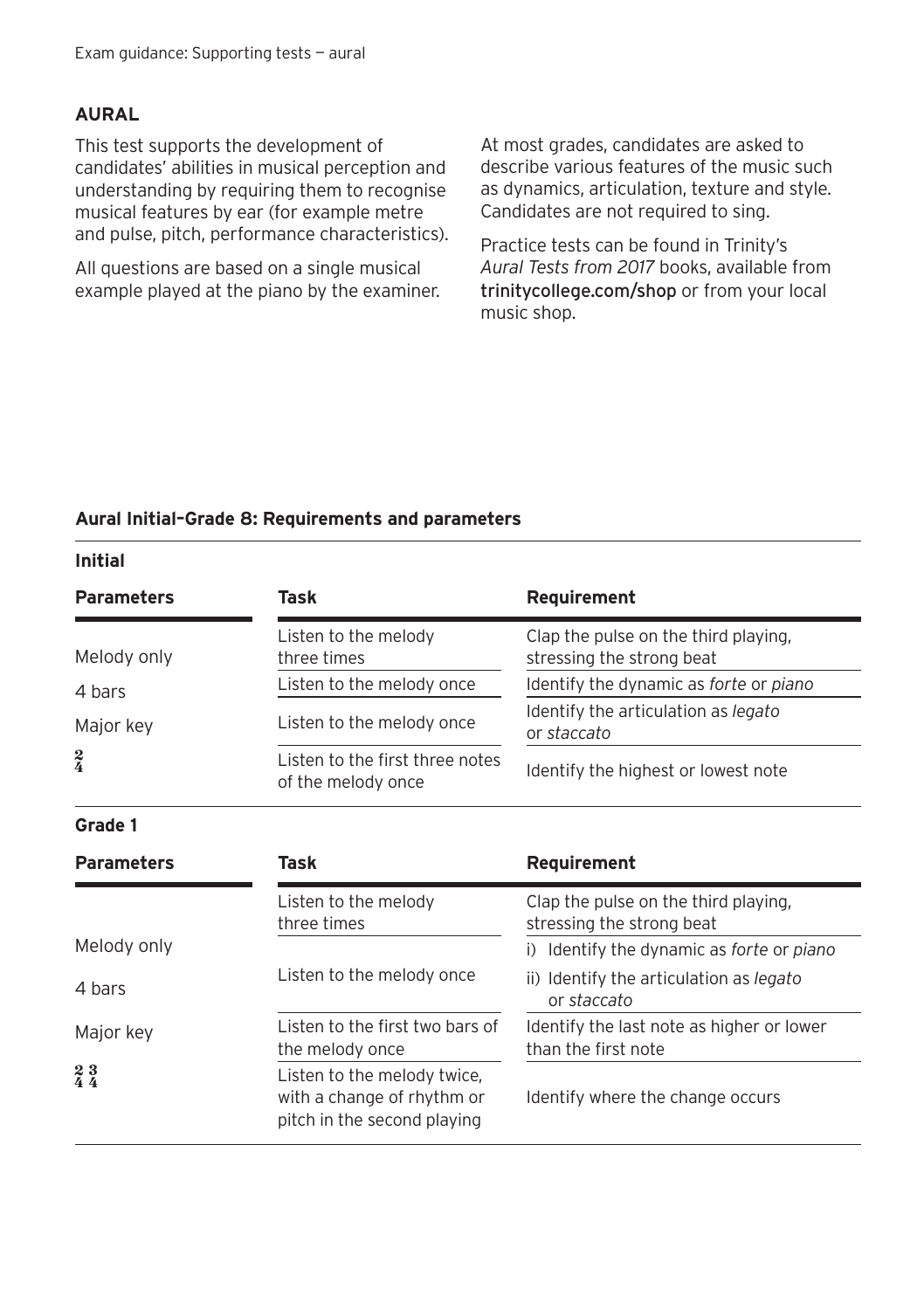## **Grade 2**

| <b>Parameters</b>                                                            | Task                                                                                     | Requirement                                                                          |
|------------------------------------------------------------------------------|------------------------------------------------------------------------------------------|--------------------------------------------------------------------------------------|
|                                                                              | Listen to the melody<br>three times                                                      | Clap the pulse on the third playing,<br>stressing the strong beat                    |
| Melody only                                                                  | Listen to the melody once                                                                | i) Describe the dynamics, which will<br>vary during the melody                       |
| 4 hars                                                                       |                                                                                          | ii) Identify the articulation as legato<br>or staccato                               |
| Major or minor key<br>$\begin{smallmatrix} 2 & 3 \\ 4 & 4 \end{smallmatrix}$ | Listen to the melody once                                                                | Identify the last note as higher or lower<br>than the first note                     |
|                                                                              | Listen to the melody twice,<br>with a change of rhythm or<br>pitch in the second playing | Identify where the change occurs<br>i)<br>ii) Identify the change as rhythm or pitch |

# **Grade 3**

| <b>Parameters</b>                      | Task                                                                                                   | Requirement                                                                     |
|----------------------------------------|--------------------------------------------------------------------------------------------------------|---------------------------------------------------------------------------------|
| Melody only                            | Listen to the melody twice                                                                             | Clap the pulse on the second playing,<br>stressing the strong beat              |
|                                        | Listen to the melody once                                                                              | Identify the tonality as major or minor                                         |
| 4 hars                                 | Listen to the first two notes<br>of the melody once                                                    | Identify the interval by number only<br>(second, third, fourth, fifth or sixth) |
| Major or<br>minor key<br>$\frac{3}{4}$ | Study a copy of the melody<br>(provided in treble, alto or bass<br>clef as appropriate), and listen to | Identify in which bar the change<br>i)<br>has occurred                          |
|                                        | it once as written and once with<br>a change of rhythm or pitch                                        | ii) Identify the change as rhythm or pitch                                      |

## **Grade 4**

| <b>Parameters</b>           | Task                                                                                                                                                                                   | Requirement                                                                                                                       |
|-----------------------------|----------------------------------------------------------------------------------------------------------------------------------------------------------------------------------------|-----------------------------------------------------------------------------------------------------------------------------------|
|                             | Listen to the piece twice                                                                                                                                                              | Clap the pulse on the second playing, stressing<br>the strong beat                                                                |
| Harmonised<br>4 bars        | Listen to the piece twice                                                                                                                                                              | Identify the tonality as major or minor<br>i)                                                                                     |
|                             |                                                                                                                                                                                        | ii) Identify the final cadence as perfect<br>or imperfect                                                                         |
| Major or<br>minor key       | Listen to the first two notes<br>of the melody once                                                                                                                                    | Identify the interval as minor or major second,<br>minor or major third, perfect fourth or fifth,<br>minor or major sixth         |
| $\frac{4}{4}$ $\frac{6}{8}$ | Study a copy of the melody (provided<br>in treble, alto or bass clef as<br>appropriate), and listen to it once as<br>written and once with a change of<br>rhythm and a change of pitch | Identify the bar in which the change<br>i)<br>of rhythm occurred<br>ii) Identify the bar in which the change<br>of pitch occurred |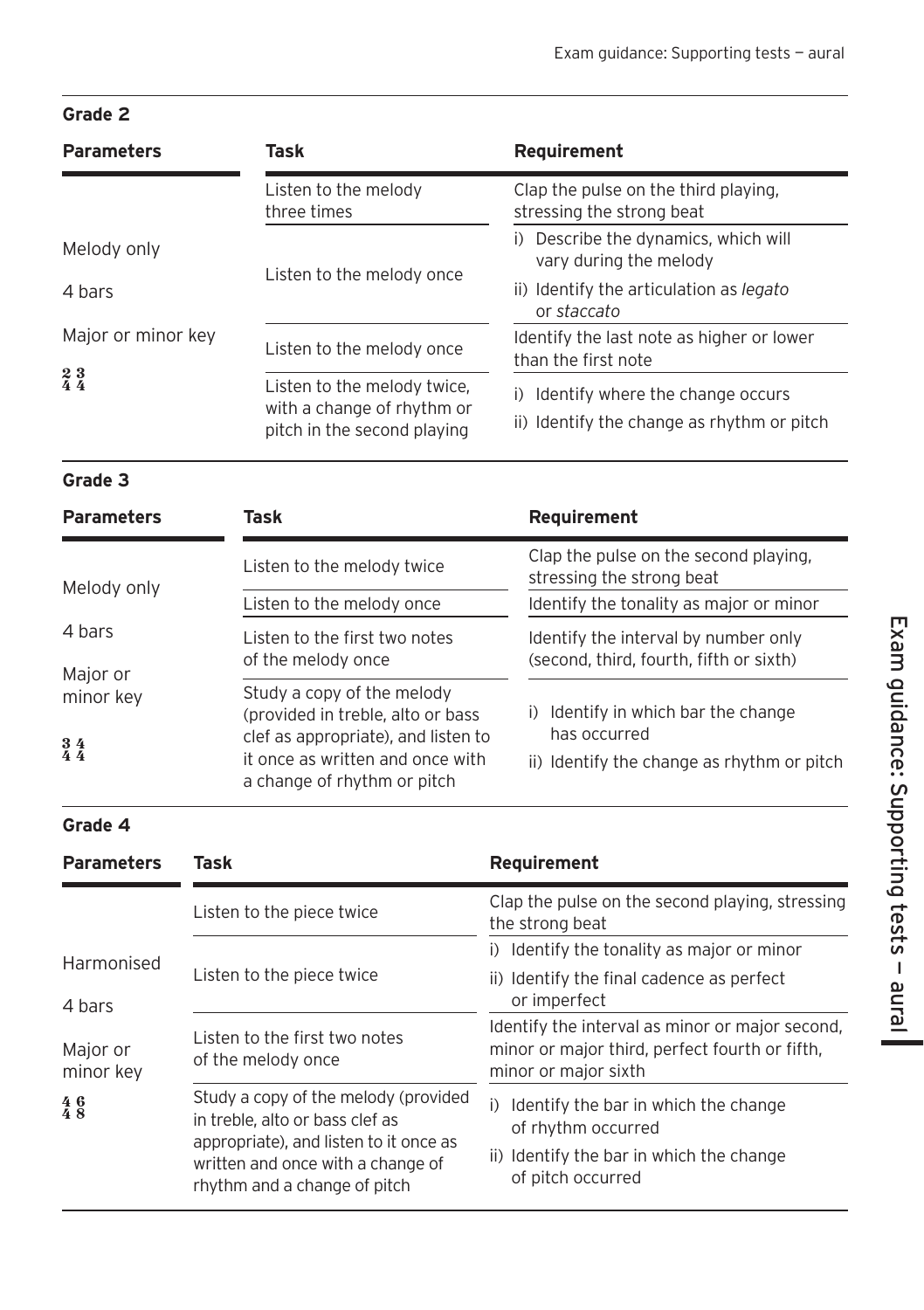### **Grade 5**

| <b>Parameters</b>     | Task                                                                                                                                                          | Requirement                                                                                                                         |
|-----------------------|---------------------------------------------------------------------------------------------------------------------------------------------------------------|-------------------------------------------------------------------------------------------------------------------------------------|
|                       | Listen to the piece twice                                                                                                                                     | i) Clap the pulse on the second playing,<br>stressing the strong beat                                                               |
|                       |                                                                                                                                                               | ii) Identify the time signature                                                                                                     |
| Harmonised            | Listen to the piece twice                                                                                                                                     | i) Identify the changing tonality                                                                                                   |
|                       |                                                                                                                                                               | ii) Identify the final cadence as perfect,                                                                                          |
| 8 bars                |                                                                                                                                                               | plagal, imperfect or interrupted                                                                                                    |
| Major or<br>minor key | Listen to two notes from the melody line<br>played consecutively                                                                                              | Identify the interval as minor or major<br>second, minor or major third, perfect fourth<br>or fifth, minor or major sixth, minor or |
| $2346$<br>4448        |                                                                                                                                                               | major seventh or octave                                                                                                             |
|                       | Study a copy of the piece, and listen to it<br>once as written and once with a change<br>of rhythm and a change of pitch (both<br>changes in the melody line) | Identify the bar in which the change<br>$\Box$<br>of rhythm occurred                                                                |
|                       |                                                                                                                                                               | ii) Identify the bar in which the change<br>of pitch occurred                                                                       |

### **Grade 6**

| <b>Parameters</b> | Task                                                                                        | Requirement                                                                                          |
|-------------------|---------------------------------------------------------------------------------------------|------------------------------------------------------------------------------------------------------|
|                   | Listen to the piece twice                                                                   | Identify the time signature<br>i)<br>ii) Comment on the dynamics<br>iii) Comment on the articulation |
| Harmonised        | Listen to the piece twice                                                                   | Identify and comment on two other<br>characteristics of the piece                                    |
| 8 bars            |                                                                                             | Identify the key to which the music<br>modulates as subdominant, dominant<br>or relative minor       |
| Major key         | Listen to the first four bars<br>of the piece once                                          |                                                                                                      |
| $2346$<br>4448    |                                                                                             | Answers may alternatively be given as<br>key names                                                   |
|                   | Study a copy of the piece, and listen<br>to it twice with two changes to the<br>melody line | Locate and describe the changes<br>as pitch or rhythm                                                |